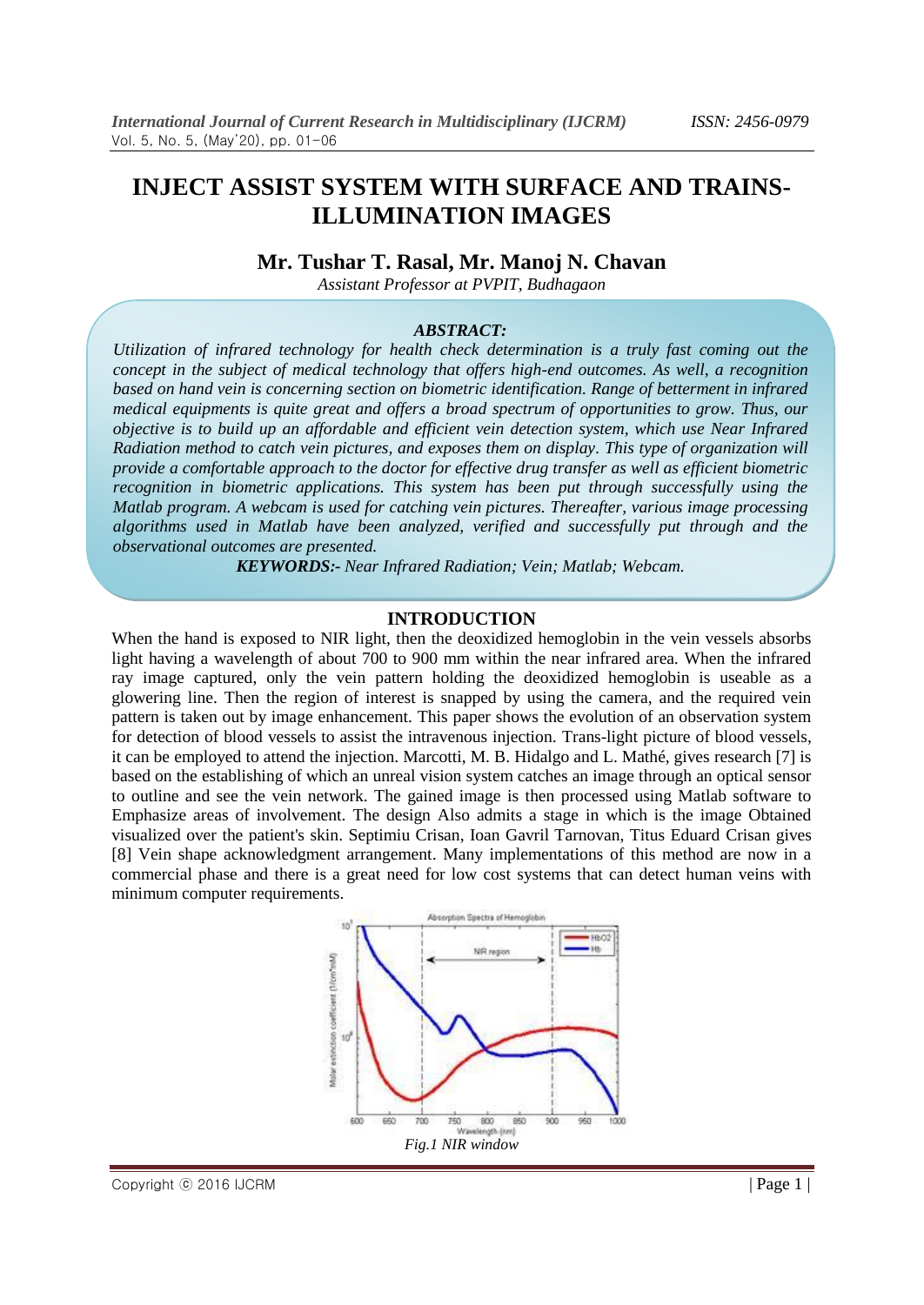## **SYSTEM DETAILS**

The hardware arrangement plays an extremely vital component in the achievement of vein images. Keeping on point of view of this feature, two points can be reached here. The invention of the light supply should present great lighting so that the vein images can be seized and there should be dissimilarity between the veins and the neighboring tissue. The camera sensor reaction should lie down in the next two infrared emissions for attractive vein images. The camera must have enough solution so as to pick out the vein information.



*Fig.2 Hardware Set Up Of System*

Image gaining of the favorite vein outline is the early footstep in this project by adjusting the distance with proper illumination. Color to grayscale conversion is used for converting the color images of hand to gray image allows for quicker processing in the advance stages as compare to color images. After the color to gray conversion the next step is masking, masking is used to find area of attention on which next processing is to be made in order to pull out data from acquire image i.e. to improve foreground and to suppress background image. ROI select the region of interest that is select which is obtained from masking process. The image obtained from global Thresholding is masked on the gray image which is obtained from color to gray transformation. The choice of method used depends on the character of the image acquire. Thresholding create binary images from Gary-level one by one revolving all pixels lower some threshold to zero and all pixels about that threshold to one.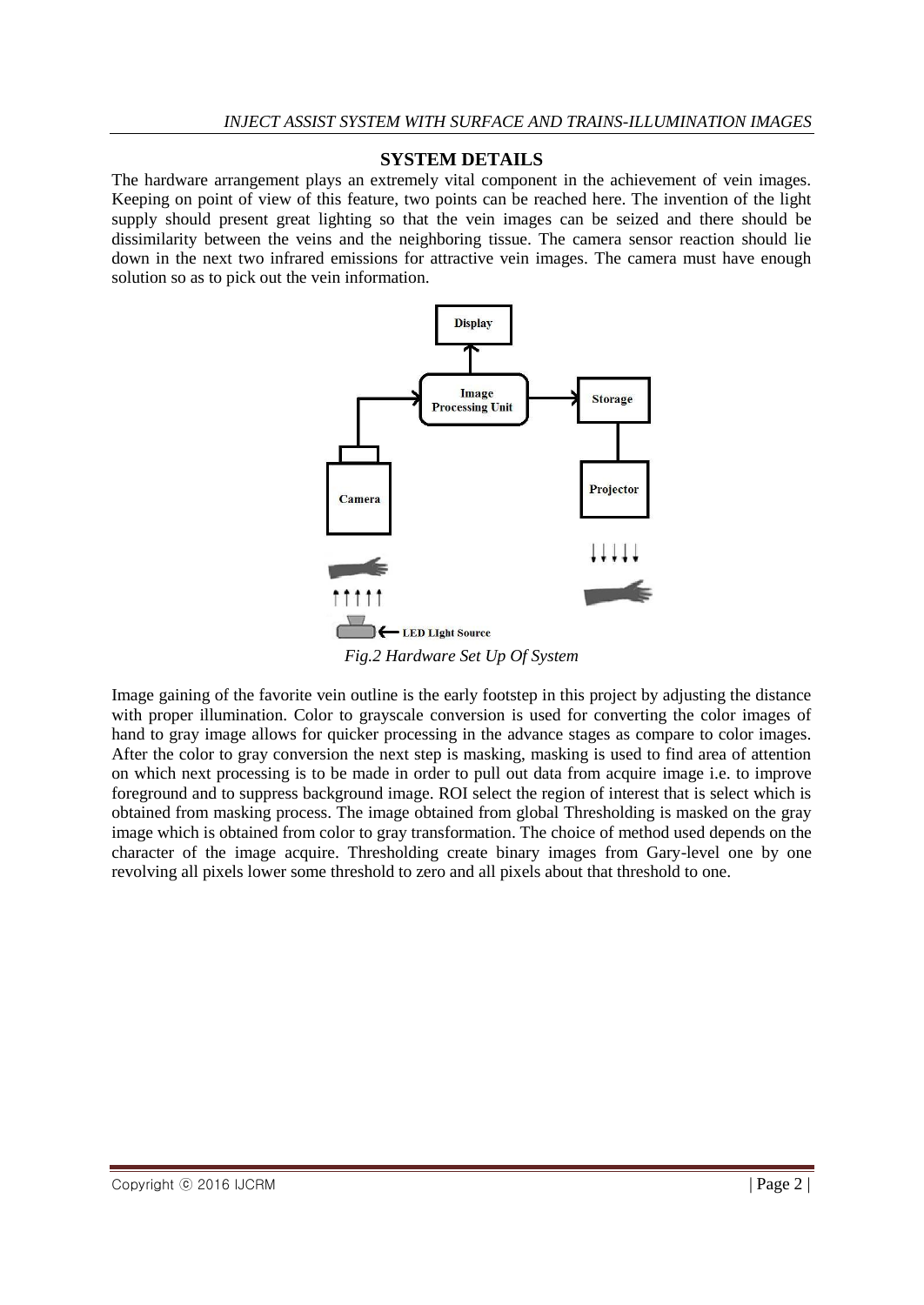

*Fig.3 Flow Chart of The System*

The above image shows the hardware set up, which consist of the configured cost-effective webcam, IR LED light supply. These infrared radiations are exposed in the required area, and then capture that area by using the camera. In that picture the veins appear black, dark line and skin appears as faint color. These images are processed using image processing algorithms. In the final image vein network can be seen clearly. In addition, print out of this vein pattern can be taken by using the printer and at the same time image can be stored on a storage disk.

# **RESULT**

The initial stage is capturing the image using the webcam. The outcome of image acquisition is as shown in figure no 3.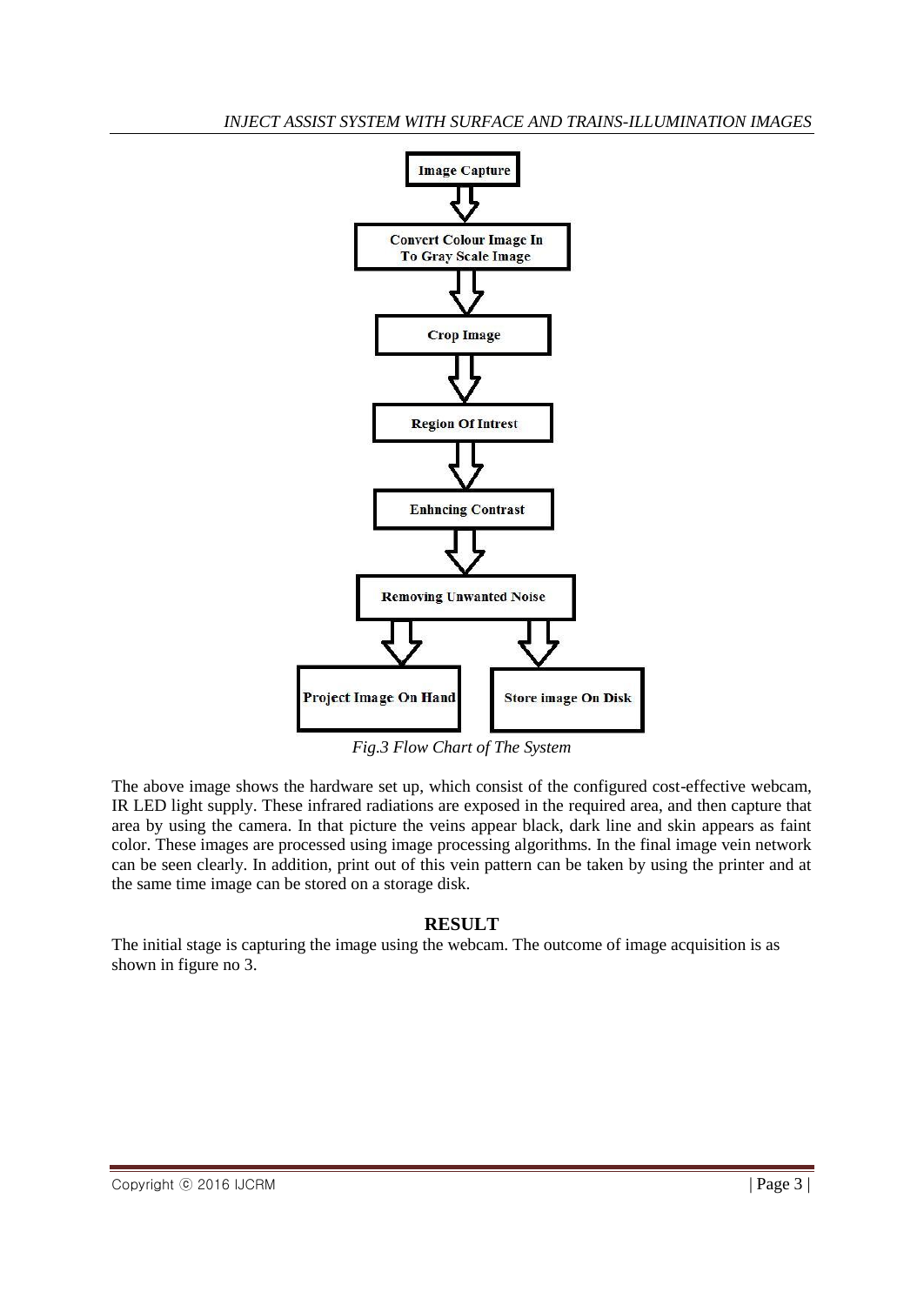# *INJECT ASSIST SYSTEM WITH SURFACE AND TRAINS-ILLUMINATION IMAGES*





*Fig.4 Image Acquisition Fig.5 Enhancing Contrast*

The outcome of color to gray switch is as shown in figure 4. This is done for quicker processing in the advance stages as compare to color images.



*Fig.6 Select Region of Interest*

The effect of the next step is as shown in fig. 7. This is due to applying a nonlinear function to shrink "salt and pepper" noise. This is more useful than convolution when the goal is to simultaneously reduce noise and defend edges.



*Fig.7 Color to Gray Conversion*

In the next step a tool is applied, which is a moveable, resizable rectangle that can be positioned interactively using the mouse to select a region of interest.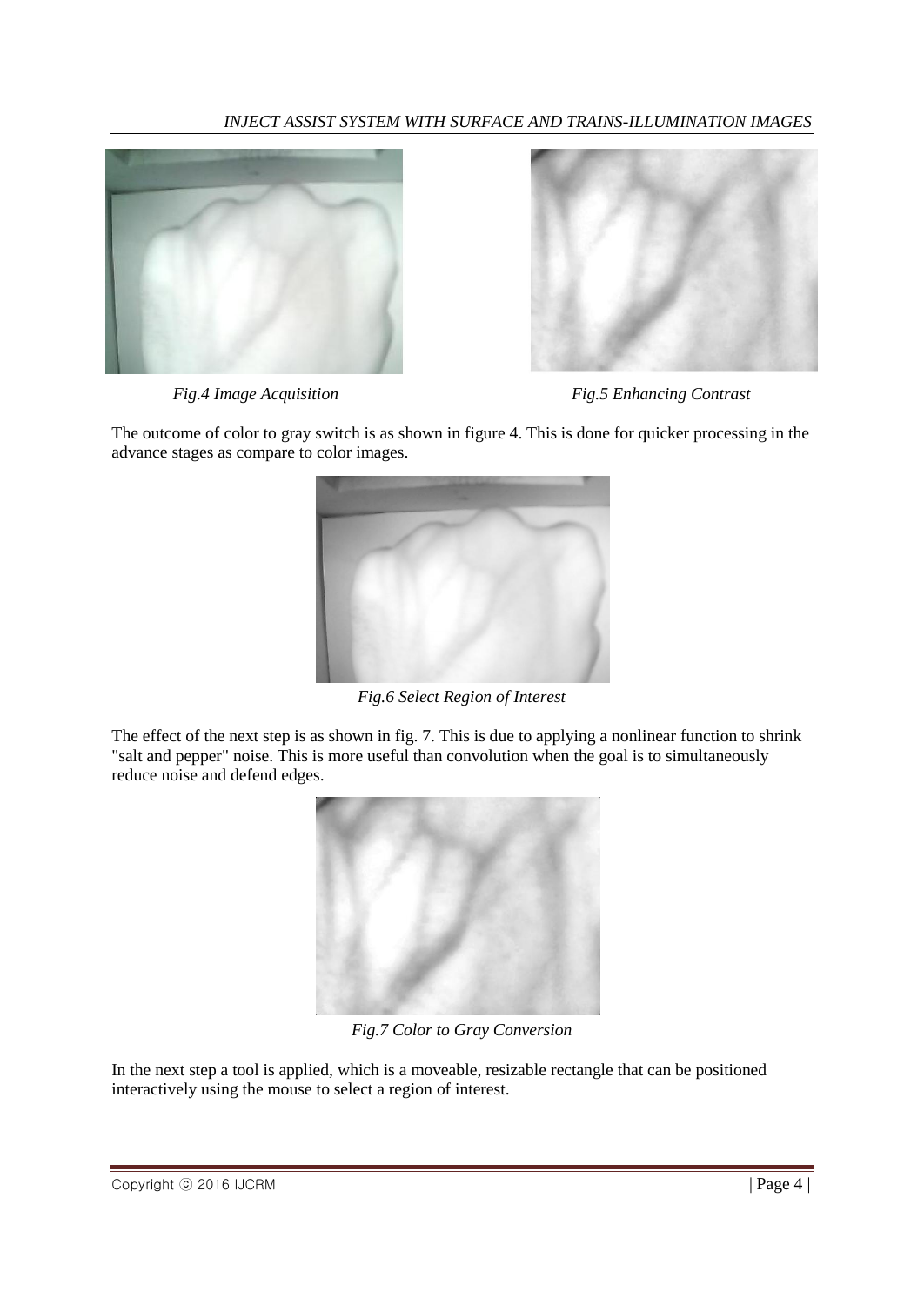

*Fig. 8 Removing Noise.*

After this, separate out the edges to get the desired result. The final vein detected image is shown in fig. 8



*Fig.9 Result Of An Edge Detection*

Further, I enhance the contrast of the grayscale image. The result is shown in the fig. 7. This image is then projected on the hand to get visualized image of vein pattern.



*Figure.10 Visualized Vein Pattern*